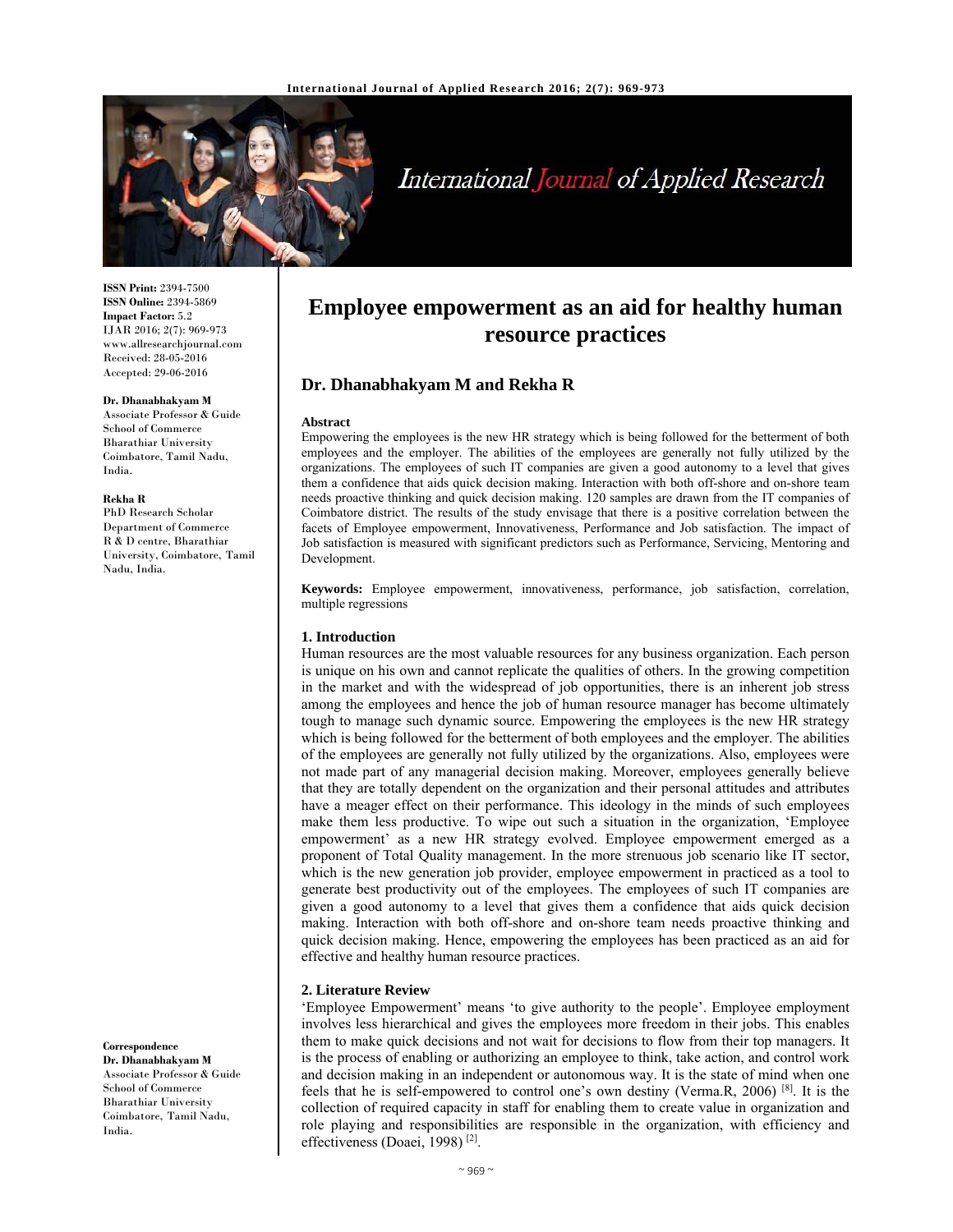Among the various approaches of Employee empowerment, Mechanical approach and Organic approach are the most prominent ones. Mechanical approach is the process during which senior management develops a clear vision, paint programs and specific tasks in the organization. It provides information and resources that are needed to perform duties and allows them to practice change the process improvement. It is a 'Top-Bottom' approach. Organic approach is a 'Bottom-Top' approach, whereby the empowerment is defined in terms of personal beliefs.

Employee empowerment acts as a catalyst in the four important elements of employee performance that includes employee importance, efficiency, the ability to choose and the influence on the decision making (Sayed, 2010) (Sayed, 2010) [6]. The purpose of empowerment is to increase the authority, knowledge, motivation related to the work of employees, therefore to enhance the contribution of employees to company and customers' satisfaction(Juhl, Kristensen, Dahlgarrd, & Kanji, 1997) (Juhl, Kristensen, Dahlgarrd, & Kanji, 1997)<sup>[3]</sup>. Thus employee empowerment satisfies both external customers and internal customers. Empowerment of employees may be carried out at various levels namely, at the individual level, group level, team level, unit level or even at branch levels.

Strategies of employee empowerment (Ugboro & Obeng, 2000) (Ugboro & Obeng, 2000) [7] (Karakoc & Yilmaz, 2009) (Karakoc & Yilmaz, 2009) [4]

- By changing the job definition by widening the meaning and framework of job and increase the authority.
- By enlarging the span of control of the job, to facilitate authority transition from managers to subordinates
- By increasing the qualification of managers
- By increasing the qualification of employees
- By increasing the team spirit
- By restructuring the work process
- By redefining the performance appraisal system, giving utmost authority for appraisers
- By reforming the rewards and recognition system for better motivation

#### **3. The study**

#### **3.1 Statement of the problem**

IT sector employees are more into job stress, which is basically based in quick decision making. As they have to interact with both on-shore and off-shore team-mates, they need to be proactive thinkers. In doing so, they cannot afford to wait for the orders and decisions that flow from their top level managers. Some decision making need to be really quick and on the spot. In such cases, a proper autonomy and independence for the employee is really need of the hour. Most of the IT companies today have started the practice of employee empowerment by imputing the autonomy and at the same time fixing the responsibility and accountability. This is effective implied by mentoring them at right intervals, motivating them for the proactive decisions, developing their skills and leadership qualities through various workshops and training schedules. On doing so, the employee gets a confidence in his work that increases his innovativeness which is showed by his increased performance and ultimately increases his job satisfaction. Hence, the current study is based on the relationship of employee empowerment strategies,

innovativeness, performance and job satisfaction of the IT employees of Coimbatore district.

#### **3.2 Objectives of the study**

On studying the relationship between various employee empowerment strategies, innovativeness of the employee, his performance and job satisfaction, following are the research objectives framed;

- 1. To study the various dimensions of Employee empowerment strategies practiced in IT companies.
- 2. To examine the relationship between the dimensions of employee empowerment, innovativeness, performance and job satisfaction of the employees.
- 3. To elucidate the impact of employee empowerment, innovativeness and performance on the job satisfaction of employees.

## **3.3 Research Hypothesis**

Following are the hypothesis of the study:

Ho1: There is no co-relation between the dimensions of Employee empowerment, Innovativeness, Performance and Job satisfaction among the employees.

Ho2: There is no impact of dimensions of Employee empowerment, Innovativeness and Performance on Job satisfaction of the employees.

#### **3.4 Research Methodology**

In order to meet the research objectives, a semi-structured questionnaire on Employee empowerment with 19 variables are developed with 2 variables on Innovativeness, 2 variables on Performance and 2 variables on Job satisfaction scoring on Likert's 5 point scale, apart from basic demographic counts. 120 samples were drawn from the top 3 IT companies of Coimbatore district, namely CTS, HCL and Wipro. Method of random sampling technique is applied as the study involves primary data collection. The data thus obtained is further processed with appropriate statistical tools to meet the research objectives.

#### **4. The results of the study 4.1 Reliability of the instrument**

As the instrument developed for the study is adopted from various sources and rephrased according to the sample of the study, it is necessary to check the reliability of the instrument. Cronbach Alpha measure is applied to check the reliability and the following table depicts the reliability indices which are much satisfactory in comparison to the prescribed limits (>0.70) (Cronbach, 1951) (Cronbach, 1951).

| <b>Table 1:</b> Cronbach Alpha scores of the variables |  |
|--------------------------------------------------------|--|
|--------------------------------------------------------|--|

| Employee Empowerment (19 items) | 0.932 |
|---------------------------------|-------|
| Innovativeness (2 Items)        | 0.941 |
| Job satisfaction (2 Items)      | 0.932 |
| Performance (2 Items)           | 0.946 |
|                                 |       |

## **4.2 Finding the dimensions of Employee empowerment**

There are 19 variables on measuring the employee empowerment adapted from (Mehrabani & Shajari, 2013) [5]. Factor analysis is applied to reduce them into various factors. The results of the factor analysis are depicted below: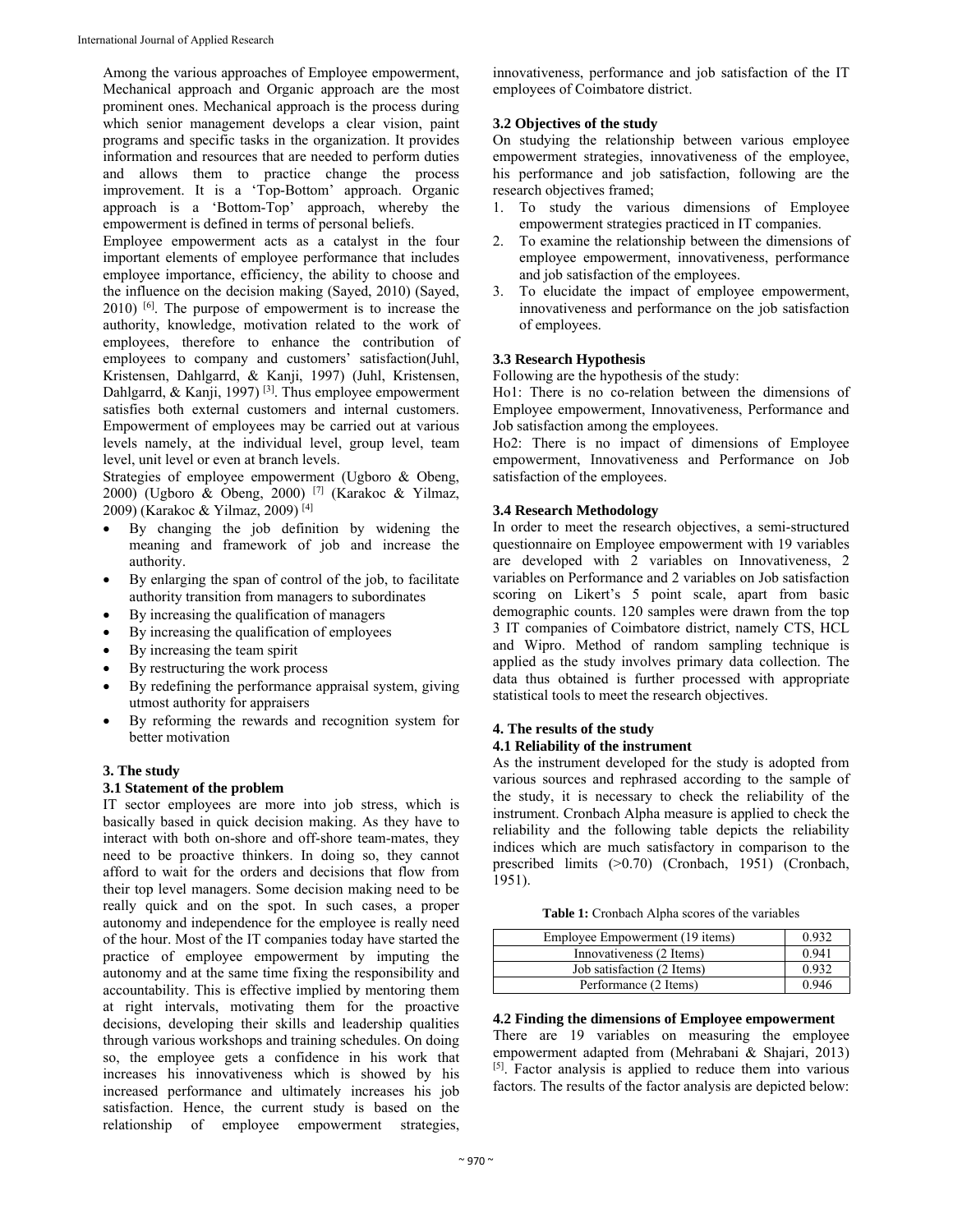|                 | <b>Rotated Component Matrix<sup>a</sup></b>                                                                                                 |                  |           |                   |                   |  |  |  |
|-----------------|---------------------------------------------------------------------------------------------------------------------------------------------|------------------|-----------|-------------------|-------------------|--|--|--|
|                 |                                                                                                                                             |                  |           | <b>Component</b>  |                   |  |  |  |
|                 |                                                                                                                                             | <b>Servicing</b> | mentoring | <b>Monitoring</b> | <b>Developing</b> |  |  |  |
| 1               | My leader(s) consistently increase their invested time and energy in<br>helping me to overcome my weaknesses and improve my potentials.     | .870             |           |                   |                   |  |  |  |
| $\overline{2}$  | My leader(s) consistently appreciate and validate me for my<br>contributions                                                                | .870             |           |                   |                   |  |  |  |
| 3               | My leader(s) focus on developing better ways of serving employees and<br>making them successful                                             | .890             |           |                   |                   |  |  |  |
| 4               | My leader(S) gets satisfaction by helping me to be succeeded                                                                                | .873             |           |                   |                   |  |  |  |
| 5               | My leader(s) Treat with employees by dignity                                                                                                | .919             |           |                   |                   |  |  |  |
| 6               | My leader(s) focus on irregularities, mistakes, exceptions and deviations<br>from standards                                                 |                  |           | .723              |                   |  |  |  |
| $\overline{7}$  | My leader(s) concentrate on employee's failures and complaints.                                                                             |                  |           | .894              |                   |  |  |  |
| 8               | My leader(s) keep track of all mistakes                                                                                                     |                  |           | .848              |                   |  |  |  |
| 9               | My leader( $s$ ) take proactive actions rather than waiting for events to<br>happen.                                                        |                  |           |                   | .623              |  |  |  |
| 10              | My mentor $(s)$ and supervisor collaborate to assist in my development                                                                      |                  |           |                   | .788              |  |  |  |
| 11              | There are rewards for applying knowledge/skills in the workplace.                                                                           | .742             |           |                   |                   |  |  |  |
| $\overline{12}$ | My organization openly supports successful mentoring relationships                                                                          | .857             |           |                   |                   |  |  |  |
| 13              | My mentor(s) helps me define and achieve career goals                                                                                       |                  | .736      |                   |                   |  |  |  |
| 14              | My mentor(s) helps me define and achieve personal goals.                                                                                    |                  | .746      |                   |                   |  |  |  |
| 15              | My manager provides formal feedback for my efforts                                                                                          |                  |           |                   | .631              |  |  |  |
| 16              | The purpose of coaching and its goals are completely clear and carefully<br>determined by coach(s)                                          |                  | .909      |                   |                   |  |  |  |
| 17              | My manager use many formal coaching techniques (e.g., assessment,<br>role-playing)                                                          |                  | .874      |                   |                   |  |  |  |
| 18              | My manager provide an effective coaching relationship by characteristics<br>included empathy, positive regard, authenticity and genuineness |                  | .869      |                   |                   |  |  |  |
| 19              | My managers are committed to my development.                                                                                                |                  |           |                   | .691              |  |  |  |
|                 | Extraction Method: Principal Component Analysis.                                                                                            |                  |           |                   |                   |  |  |  |
|                 | Rotation Method: Varimax with Kaiser Normalization.                                                                                         |                  |           |                   |                   |  |  |  |
|                 | a. Rotation converged in 7 iterations.                                                                                                      |                  |           |                   |                   |  |  |  |

#### **Table 2:** Rotated Component Matrix

It is found that 19 variables of the construct Employee Empowerment converged into 4 factors namely, 'Servicing, Mentoring, Monitoring and Developing'. The determinant matrix is positive with KMO and Barlett's sampling adequacy score of 0.816 which proves the sampling adequacy for the given study.

#### **4.3 Correlation Analysis**

Karl Pearson Correlation analysis technique is applied to find out the relationship of the study variables. As the construct 'Employee Empowerment' is broken down to four factors viz., Servicing, Mentoring, Monitoring and Developing, these four new variables along with other variables of study like Innovativeness, Performance and Job satisfaction are studied for their relationship between themselves. Following Correlation table depicts the relationship.

| <b>Correlations</b> |           |           |           |                  |                   |                   |                  |
|---------------------|-----------|-----------|-----------|------------------|-------------------|-------------------|------------------|
|                     | IN        | JS        | PF        | <b>Servicing</b> | <b>Monitoring</b> | <b>Developing</b> | <b>Mentoring</b> |
| $_{\rm IN}$         |           | $.688***$ | $.711***$ | $.708**$         | $.653***$         | $.643**$          | $.457**$         |
| JS                  | $.688***$ |           | $.849**$  | $.846**$         | $.656**$          | $.629**$          | $.762**$         |
| PF                  | $.711***$ | $.849**$  |           | $.712***$        | $.581**$          | $.630**$          | $.631**$         |
| Servicing           | $.708**$  | $.846**$  | $.712***$ |                  | $.681**$          | $.723***$         | $.584**$         |
| Monitoring          | $.653***$ | $.656***$ | $.581**$  | $.681**$         |                   | $.775***$         | $.619**$         |
| Developing          | $.643**$  | $.629**$  | $.630**$  | $.723**$         | $.775***$         |                   | $.664**$         |
| Mentoring           | $.457**$  | $.762**$  | $.631**$  | $.584**$         | $.619**$          | $.664***$         |                  |

\*\*. Correlation is significant at the 0.01 level (2-tailed).

It is inferred from the table Correlation table that, all the variables of the study are significantly and positively correlated with each other at 1% level of significance. Innovativeness is positively correlated with Job satisfaction (0.688), Performance (0.711), Servicing (0.708), Monitoring (0.653), Developing (0.643) and Mentoring (0.457). Job satisfaction is positively correlated with Performance (0.849), servicing (0.846), Monitoring (0.656), Developing (0.629) and Mentoring (0.762). Performance is positively correlated with Servicing (0.712), Monitoring (0.581), Developing (0.630) and Mentoring (0.631). Servicing is positively correlated with Monitoring (0.681), Developing (0.723) and Mentoring (0.584). Monitoring is positively correlated with Developing (0.775) and Mentoring (0.619). Developing is positively correlated with mentoring  $(0.664)$ .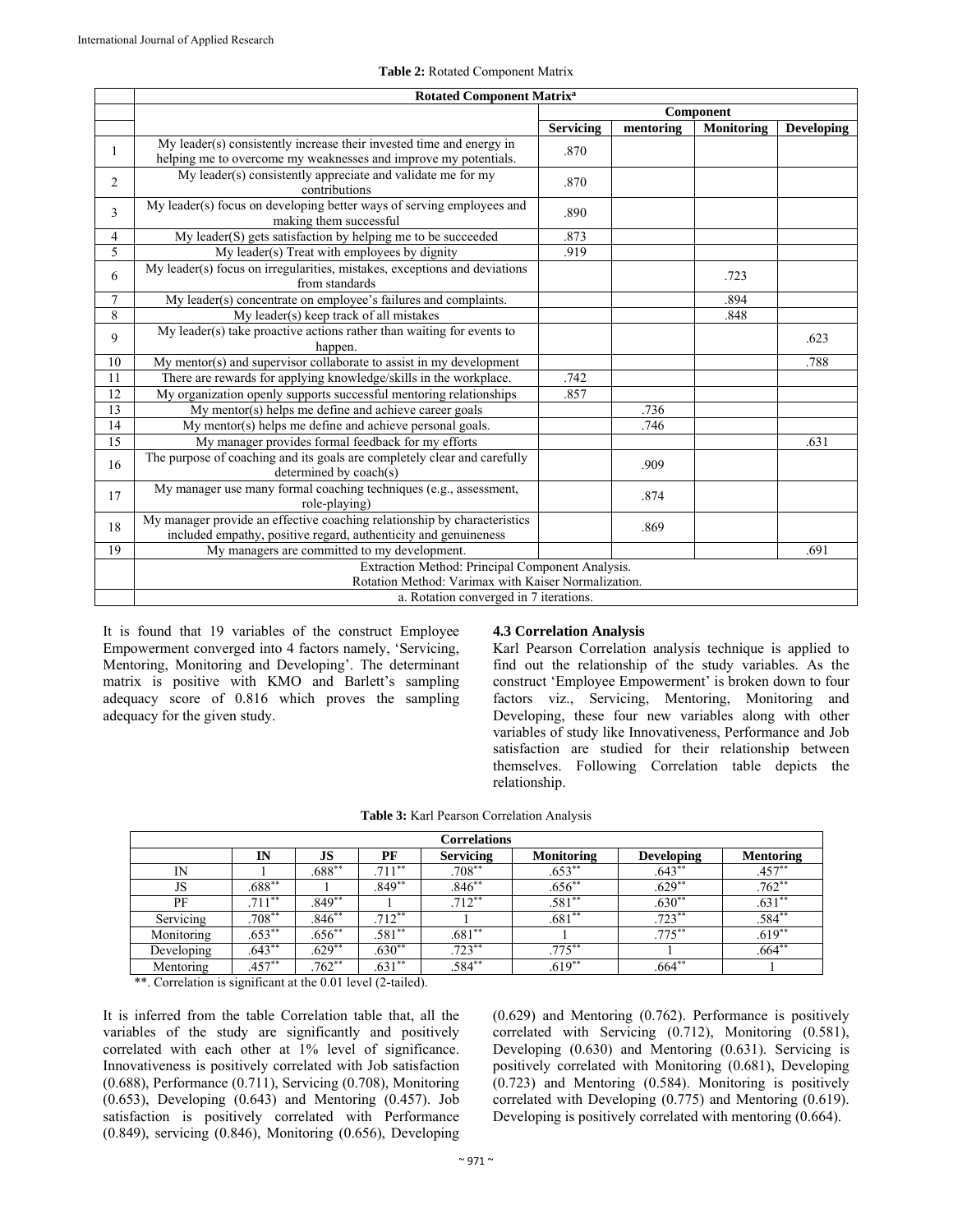Such a positive relationship between the variables indicate that higher the facets of Employee empowerment, higher shall be the employee innovativeness, his performance in the job and ultimately leads to high job satisfaction. Thus proving the 'Employee empowerment' as an aid for better HR practices.

#### **4.4 Regression Analysis**

As the study involves multiple variables in ascertaining their impact on a dependent variable, multiple regressions with 'Enter' method is applied. Job satisfaction is taken as the dependent variable and all other variables such as Servicing, Mentoring, Monitoring, Developing, Innovativeness and Performance as independent variables. The impact of all the independent variables on the Job satisfaction is analyzed through the Multiple Regression analysis. Following are the results of the regression analysis.

#### **Table 4:** Model Summary

| Model                                                                           | v              | <b>R</b> Square | <b>Adjusted R Square</b> | <b>Std. Error of the Estimate</b> |  |  |  |
|---------------------------------------------------------------------------------|----------------|-----------------|--------------------------|-----------------------------------|--|--|--|
|                                                                                 | $.955^{\rm a}$ |                 | .609                     |                                   |  |  |  |
| a. Predictors: (Constant), mentoring, IN, monitoring, servicing, PF, developing |                |                 |                          |                                   |  |  |  |

It is inferred from the above Table 4: Model summary that the Adjusted R square for the model developed is 0.907, which means that about 90.7% of the variance of Job satisfaction is explained by Mentoring, Innovativeness, Monitoring, Servicing, Performance and Developing. Such a high R square indicates that the selected variables of the study predict the ultimate Job satisfaction.

**Table 5:** ANOVAa

| Model                                                                           |            | <b>Sum of Squares</b> | Df  | <b>Mean Square</b> |         | Sig.              |  |  |
|---------------------------------------------------------------------------------|------------|-----------------------|-----|--------------------|---------|-------------------|--|--|
|                                                                                 | Regression | 430.894               |     | 71.816             | 193.652 | .000 <sup>k</sup> |  |  |
|                                                                                 | Residual   | 41.906                | .13 | 371                |         |                   |  |  |
|                                                                                 | Total      | 472.800               | 119 |                    |         |                   |  |  |
| a. Dependent Variable: JS                                                       |            |                       |     |                    |         |                   |  |  |
| b. Predictors: (Constant), mentoring, IN, monitoring, servicing, PF, developing |            |                       |     |                    |         |                   |  |  |

It is inferred from the above Anova table that the model is significant with F value of 193.652. Hence is model is fit for further analysis.

| <b>Model</b> |                           | <b>Unstandardized Coefficients</b> |                   | <b>Standardized Coefficients</b> |          |      | <b>Collinearity Statistics</b> |            |  |
|--------------|---------------------------|------------------------------------|-------------------|----------------------------------|----------|------|--------------------------------|------------|--|
|              |                           | в                                  | <b>Std. Error</b> | <b>Beta</b>                      |          | Sig. | <b>Tolerance</b>               | <b>VIF</b> |  |
|              | Constant)                 | .012                               | .343              |                                  | .036     | .971 |                                |            |  |
|              | IN                        | .041                               | .045              | .043                             | .910     | .365 | .358                           | 2.795      |  |
|              | PF                        | .539                               | .068              | .377                             | 7.890    | .000 | .344                           | 2.910      |  |
|              | $\ddotsc$<br>servicing    | .120                               | .012              | .498                             | 10.215   | .000 | .330                           | 3.034      |  |
|              | monitoring                | .039                               | .027              | .071                             | .455     | .148 | .334                           | 2.993      |  |
|              | developing                | $-.167$                            | .029              | $-.294$                          | $-5.700$ | .000 | .296                           | 3.381      |  |
|              | mentoring                 | .125                               | .014              | .366                             | 8.708    | .000 | .445                           | 2.247      |  |
|              | a. Dependent Variable: JS |                                    |                   |                                  |          |      |                                |            |  |

Table 6: Coefficients<sup>a</sup>

It is inferred from the above Table 6 that, the VIF indices which shows the collinearity scores are less than 4, which means the variables of the study does not have multicollinearity problem. Further, it is observed from the table that, out of all the selected variables of the study, Performance (t value 7.890 significant <1%), Servicing (t value  $0.215$  significant  $\langle 1\%$ ), Developing (t value -5.70 significant <1%) and Mentoring (t value 8.708 significant  $\langle 1\% \rangle$  have impact on the dependent variable Job satisfaction. It is also inferred that Innovativeness and Monitoring do not have significant impact on Job satisfaction. Hence, the Job satisfaction can be predicted with the significant variables of intercept (0.012), Performance (0.539), servicing (0.120), Developing (-0.167) and Mentoring (0.125). The regression equation in predicting the Job satisfaction is:

Job satisfaction =  $0.012 + 0.539$  (Performance) +  $0.120$ (Servicing) +  $0.125$ (Mentoring) –  $0.167$ (Developing)

#### **5. Discussion**

The results of the current study indicate that the 'Employee Empowerment' as an approach for good Human resource practices is indeed a commendable one. It is found from the factor analysis that the Employee empowerment has four dimensions whereby the employee is serviced through various HR practices; the leader plays a mentoring role in guiding the employee towards better productivity. The leader takes proactive steps in monitoring the regular performance of the employee. Also, the organization takes necessary steps in developing the skills of the employee through various measures. Such a multi-facet autonomy given to the employee reflects in his performance at job and the employee shows and implements new ideas and innovativeness in his job. This increases the productivity of the employee from his personal front and increases the credibility of the organization in front of the clients and onshore team. Such a innovation and ideas from the employee is welcomed by the organization with proper and timely rewards and recognitions shall boost up the basic morale of